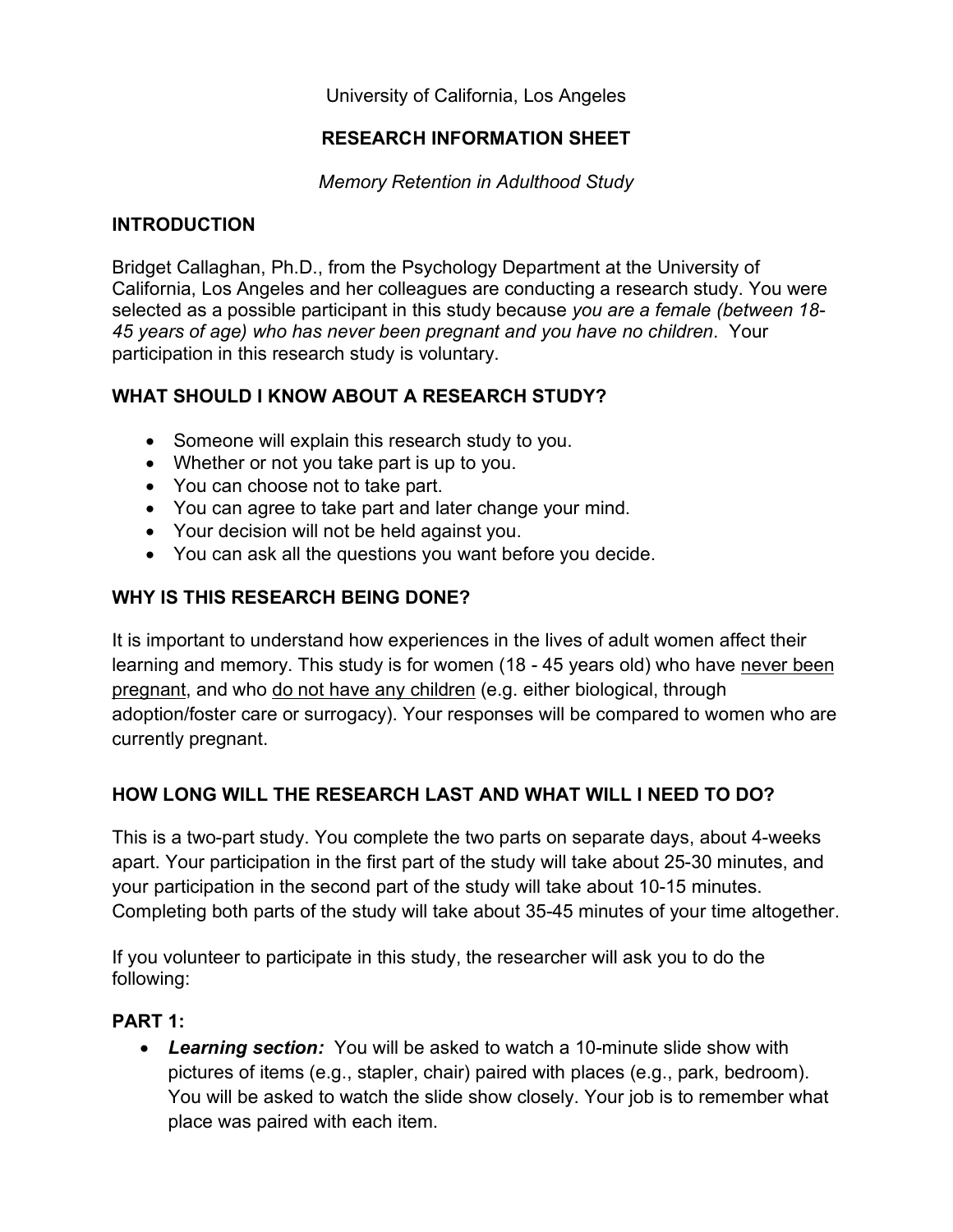- *Memory section:* After you watch the slide show, you will be asked what you can remember. You will see pictures that were in the slideshow, and new pictures. Your job is to say if the picture was in the slideshow, and if it was, what place it was paired with. Completing this section will take another 10 minutes.
- *Questionnaire section:* You will then complete two short questionnaires, one on your mental health (particularly sad and blue feelings), and another on whether/how much COVID-19 has affected you. This will take about 5-10 minutes.

The total time for Part 1 of the study is about 25-30 minutes.

Four weeks after Part 1, I will ask you to come back and complete Part 2.

#### **PART 2:**

Part 2 is shorter than Part 1, it will probably take you between 10-15 minutes to complete, and there is only one section:

• *Memory section:* The memory section in Part 2 will be the same as in Part 1. You will see pictures from the slideshow again, and new pictures. Your job is to tell me if the picture was in the slideshow, and if it was, what place it was paired with. Completing this section will take 10 minutes.

You will complete the study through two websites: CloudResearch and Gorilla. First you will learn about the study through CloudResearch. If you decide to participate, you will be automatically directed to the Gorilla website where you will see this form. Once you acknowledge that you understand what you are being asked to do, and that you fit the inclusion criteria, you will complete Part 1 of the task. When you reach the end of Part 1, you will be directed back to the CloudResearch website where you will receive your first payment. When it is time for the next part of the study, CloudResearch will let you know and you can follow their instructions to get to Gorilla again to complete Part 2. When you complete Part 2 of the study you will be directed back to CloudResearch to receive your final payment.

# **ARE THERE ANY RISKS IF I PARTICIPATE?**

The greatest risk to this study is boredom. The task can be repetitive and slow, but we need it to be that way to learn about your memory.

# **ARE THERE ANY BENEFITS IF I PARTICIPATE?**

You will not directly benefit from participation in this research.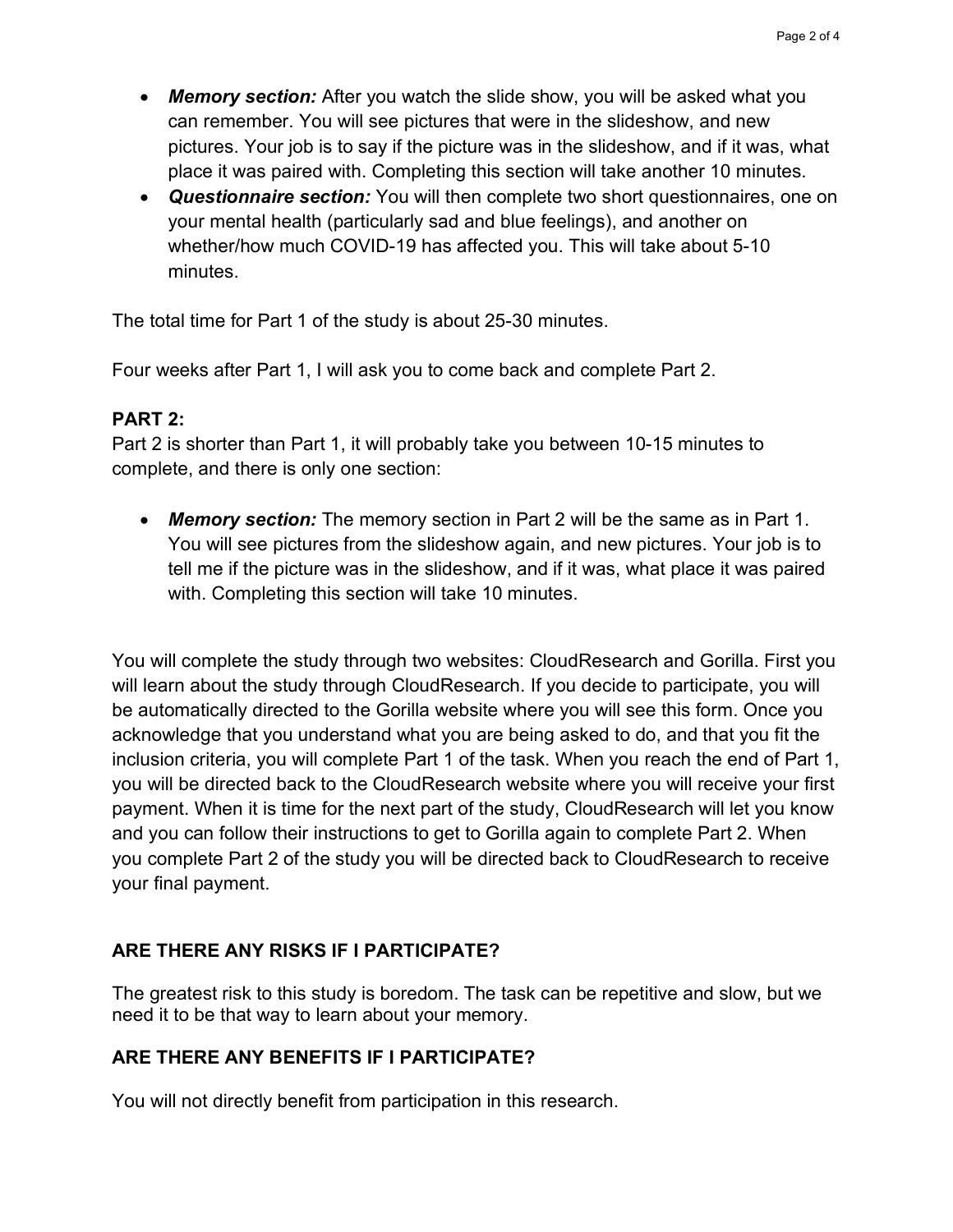The results of the research may help us to understand how the learning and memory capacities of women change across adulthood, and may be altered by pregnancy and childrearing.

#### **What other choices do I have if I choose not to participate?**

Your alternative to participating in this research study is to not participate.

### **HOW WILL INFORMATION ABOUT ME AND MY PARTICIPATION BE KEPT CONFIDENTIAL?**

You have been recruited through the CloudResearch website. CloudResearch does not have access to your personally identifying information and as such it cannot reveal this information to our research team at UCLA or to the Gorilla Platform. When communicating with Gorilla (the site where we collect your data), CloudResearch uses a public de-identified code, so Gorilla also has no access to your personally identifying information. We will not ask you any personally identifying information as part of this study. For those reasons, your participation in this study is considered to be anonymous.

#### **How information about you will be stored:**

Information on your responses to the study will be collected and stored on Gorilla's cloud-based platform. After your data is collected, we (the research team) will download your data to our personal cloud-based platform called Box, which is subscribed to by The University of California, Los Angeles.

#### **People and agencies that will have access to your information:**

The research team and authorized UCLA personnel may have access to study data and records to monitor the study. In addition, we may also post your data online so that other researchers can check our work. As the data you provide is anonymous, researchers will not be able to identify you personally be seeing the data. Research records provided non-UCLA personnel will not contain identifiable information about you. Publications and/or presentations that result from this study will not identify you by name.

# **How long information from the study will be kept:**

The data you provide in this study will be kept indefinitely.

# **USE OF DATA FOR FUTURE RESEARCH**

Your data, including de-identified data may be kept for use in future research.

# **WILL I BE PAID FOR MY PARTICIPATION?**

You will receive \$3.00 for the first part, and another \$2.00 when you complete the second part of the study (total for completing the two parts is \$5.00). Your payment will occur through CloudResearch at the end of each of the stages of the study.

# **WHO CAN I CONTACT IF I HAVE QUESTIONS ABOUT THIS STUDY?**